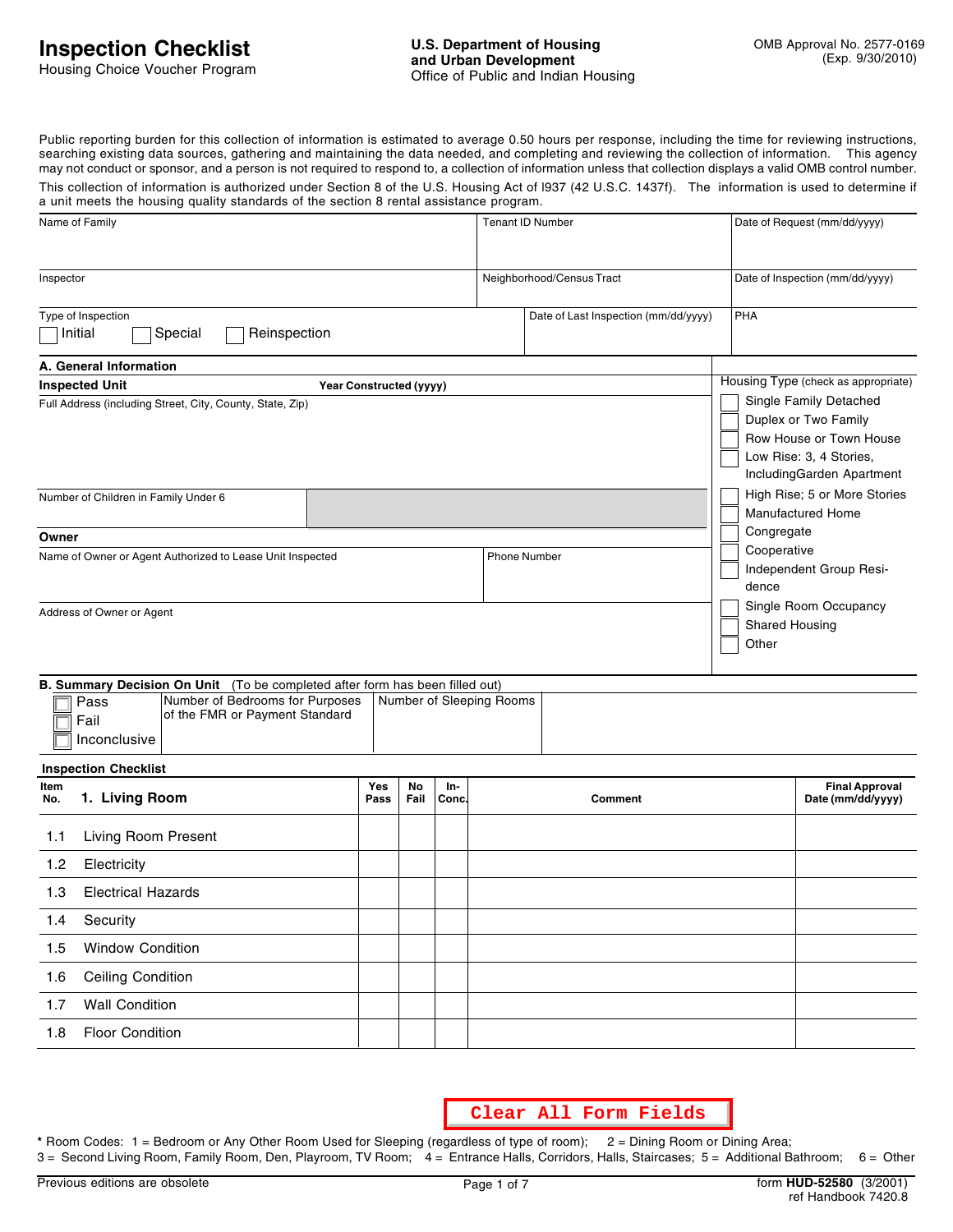| Item<br>No. | 1. Living Room (Continued)                                                                                     | Yes<br>Pass | No<br>Fail | In-<br>Conc. | <b>Comment</b> | <b>Final Approval</b><br>Date (mm/dd/yyyy) |
|-------------|----------------------------------------------------------------------------------------------------------------|-------------|------------|--------------|----------------|--------------------------------------------|
| 1.9         | <b>Lead-Based Paint</b>                                                                                        |             |            |              | Not Applicable |                                            |
|             | Are all painted surfaces free of deteriorated<br>paint?                                                        |             |            |              |                |                                            |
|             | If not, do deteriorated surfaces exceed two<br>square feet per room and/or is more than<br>10% of a component? |             |            |              |                |                                            |
|             | 2. Kitchen                                                                                                     |             |            |              |                |                                            |
| 2.1         | Kitchen Area Present                                                                                           |             |            |              |                |                                            |
| 2.2         | Electricity                                                                                                    |             |            |              |                |                                            |
| 2.3         | <b>Electrical Hazards</b>                                                                                      |             |            |              |                |                                            |
| 2.4         | Security                                                                                                       |             |            |              |                |                                            |
| 2.5         | <b>Window Condition</b>                                                                                        |             |            |              |                |                                            |
| 2.6         | <b>Ceiling Condition</b>                                                                                       |             |            |              |                |                                            |
| 2.7         | <b>Wall Condition</b>                                                                                          |             |            |              |                |                                            |
| 2.8         | <b>Floor Condition</b>                                                                                         |             |            |              |                |                                            |
| 2.9         | <b>Lead-Based Paint</b>                                                                                        |             |            |              | Not Applicable |                                            |
|             | Are all painted surfaces free of deteriorated<br>paint?                                                        |             |            |              |                |                                            |
|             | If not, do deteriorated surfaces exceed two<br>square feet per room and/or is more than<br>10% of a component? |             |            |              |                |                                            |
| 2.10        | Stove or Range with Oven                                                                                       |             |            |              |                |                                            |
| 2.11        | Refrigerator                                                                                                   |             |            |              |                |                                            |
| 2.12        | Sink                                                                                                           |             |            |              |                |                                            |
| 2.13        | Space for Storage, Preparation, and Serving of<br>Food                                                         |             |            |              |                |                                            |
|             | 3. Bathroom                                                                                                    |             |            |              |                |                                            |
| 3.1         | <b>Bathroom Present</b>                                                                                        |             |            |              |                |                                            |
| 3.2         | Electricity                                                                                                    |             |            |              |                |                                            |
| 3.3         | <b>Electrical Hazards</b>                                                                                      |             |            |              |                |                                            |
| 3.4         | Security                                                                                                       |             |            |              |                |                                            |
| 3.5         | <b>Window Condition</b>                                                                                        |             |            |              |                |                                            |
| 3.6         | <b>Ceiling Condition</b>                                                                                       |             |            |              |                |                                            |
| 3.7         | <b>Wall Condition</b>                                                                                          |             |            |              |                |                                            |
| 3.8         | <b>Floor Condition</b>                                                                                         |             |            |              |                |                                            |
| 3.9         | <b>Lead-Based Paint</b><br>Are all painted surfaces free of deteriorated<br>paint?                             |             |            |              | Not Applicable |                                            |
|             | If not, do deteriorated surfaces exceed two<br>square feet per room and/or is more than<br>10% of a component? |             |            |              |                |                                            |
| 3.10        | Flush Toilet in Enclosed Room in Unit                                                                          |             |            |              |                |                                            |
| 3.11        | Fixed Wash Basin or Lavatory in Unit                                                                           |             |            |              |                |                                            |
|             | 3.12 Tub or Shower in Unit                                                                                     |             |            |              |                |                                            |
|             | 3.13 Ventilation                                                                                               |             |            |              |                |                                            |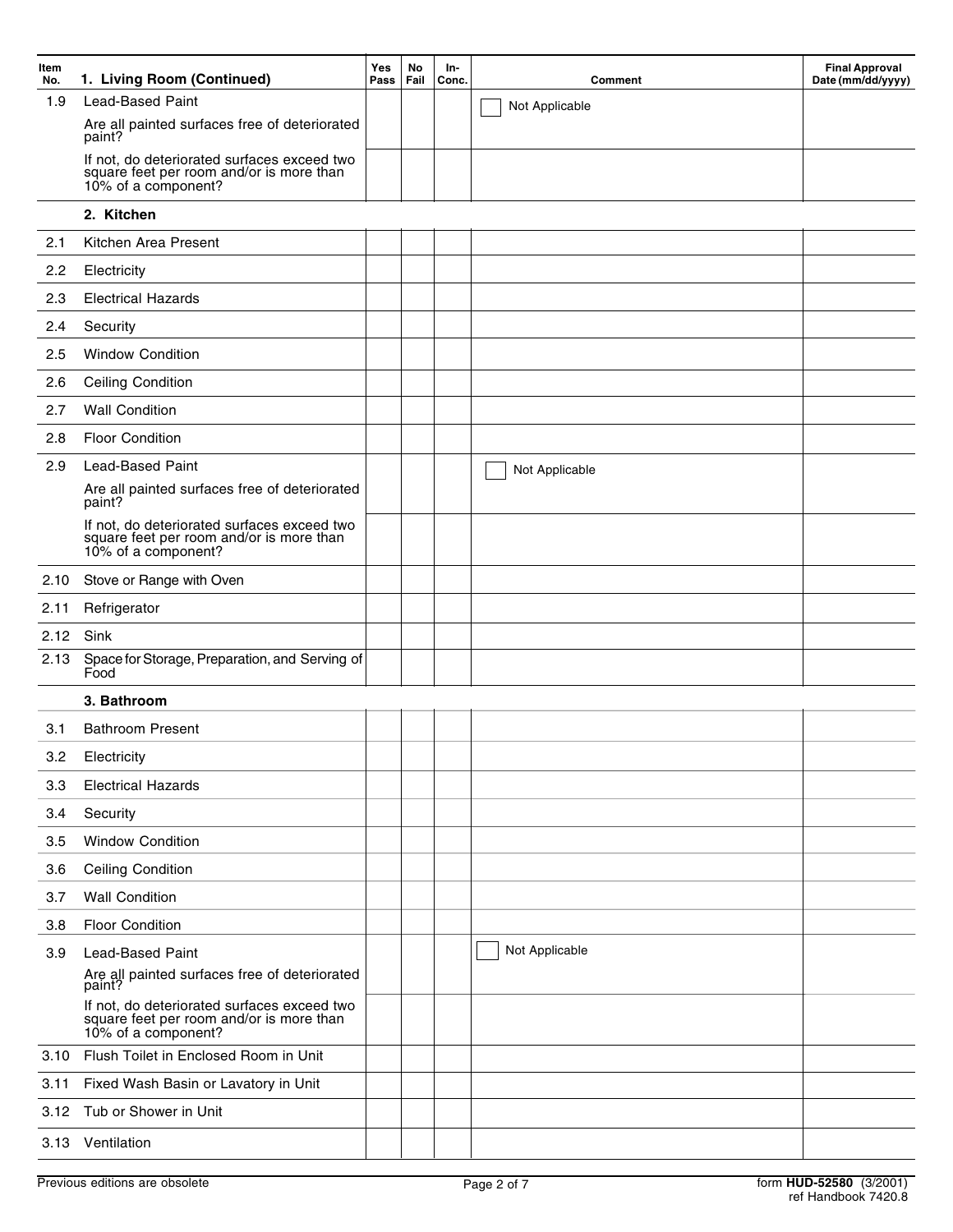| Item<br>No. | 4. Other Rooms Used For Living and Halls                                                                       | Yes<br>Pass | No<br>Fail                        | In-<br>Conc.      | <b>Comment</b>                                   | <b>Final Approval</b><br>Date (mm/dd/yyyy) |
|-------------|----------------------------------------------------------------------------------------------------------------|-------------|-----------------------------------|-------------------|--------------------------------------------------|--------------------------------------------|
| 4.1         | Room Code* and<br>Room Location                                                                                |             | (Circle One)<br>Right/Center/Left |                   | (Circle One)<br>ont/Center/Rear<br>Floor Level   |                                            |
| 4.2         | Electricity/Illumination                                                                                       |             |                                   |                   |                                                  |                                            |
| 4.3         | <b>Electrical Hazards</b>                                                                                      |             |                                   |                   |                                                  |                                            |
| 4.4         | Security                                                                                                       |             |                                   |                   |                                                  |                                            |
| 4.5         | <b>Window Condition</b>                                                                                        |             |                                   |                   |                                                  |                                            |
| 4.6         | <b>Ceiling Condition</b>                                                                                       |             |                                   |                   |                                                  |                                            |
| 4.7         | <b>Wall Condition</b>                                                                                          |             |                                   |                   |                                                  |                                            |
| 4.8         | <b>Floor Condition</b>                                                                                         |             |                                   |                   |                                                  |                                            |
| 4.9         | <b>Lead-Based Paint</b>                                                                                        |             |                                   |                   | Not Applicable                                   |                                            |
|             | Are all painted surfaces free of deteriorated<br>paint?                                                        |             |                                   |                   |                                                  |                                            |
|             | If not, do deteriorated surfaces exceed two<br>square feet per room and/or is more than<br>10% of a component? |             |                                   |                   |                                                  |                                            |
| 4.10        | <b>Smoke Detectors</b>                                                                                         |             |                                   |                   |                                                  |                                            |
| 4.1         | Room Code* and<br>Room Location                                                                                |             | (Circle One)<br>Right/Center/L    |                   | (Circle One)<br>Front/Center/Rear<br>Floor Level |                                            |
| 4.2         | Electricity/Illumination                                                                                       |             |                                   |                   |                                                  |                                            |
| 4.3         | <b>Electrical Hazards</b>                                                                                      |             |                                   |                   |                                                  |                                            |
| 4.4         | Security                                                                                                       |             |                                   |                   |                                                  |                                            |
| 4.5         | <b>Window Condition</b>                                                                                        |             |                                   |                   |                                                  |                                            |
| 4.6         | <b>Ceiling Condition</b>                                                                                       |             |                                   |                   |                                                  |                                            |
| 4.7         | <b>Wall Condition</b>                                                                                          |             |                                   |                   |                                                  |                                            |
| 4.8         | <b>Floor Condition</b>                                                                                         |             |                                   |                   |                                                  |                                            |
| 4.9         | <b>Lead-Based Paint</b>                                                                                        |             |                                   |                   |                                                  |                                            |
|             | Are all painted surfaces free of deteriorated<br>paint?                                                        |             |                                   |                   | Not Applicable                                   |                                            |
|             | If not, do deteriorated surfaces exceed two<br>square feet per room and/or is more than<br>10% of a component? |             |                                   |                   |                                                  |                                            |
| 4.10        | <b>Smoke Detectors</b>                                                                                         |             |                                   |                   |                                                  |                                            |
| 4.1         | Room Code* and<br>Room Location                                                                                |             | (Circle One)                      | Right/Center/Left | (Circle One)<br>Front/Center/Rear<br>Floor Level |                                            |
| 4.2         | Electricity/Illumination                                                                                       |             |                                   |                   |                                                  |                                            |
| 4.3         | <b>Electrical Hazards</b>                                                                                      |             |                                   |                   |                                                  |                                            |
| 4.4         | Security                                                                                                       |             |                                   |                   |                                                  |                                            |
| 4.5         | <b>Window Condition</b>                                                                                        |             |                                   |                   |                                                  |                                            |
| 4.6         | <b>Ceiling Condition</b>                                                                                       |             |                                   |                   |                                                  |                                            |
| 4.7         | <b>Wall Condition</b>                                                                                          |             |                                   |                   |                                                  |                                            |
| 4.8         | <b>Floor Condition</b>                                                                                         |             |                                   |                   |                                                  |                                            |
| 4.9         | <b>Lead-Based Paint</b>                                                                                        |             |                                   |                   | Not Applicable                                   |                                            |
|             | Are all painted surfaces free of deteriorated<br>paint?                                                        |             |                                   |                   |                                                  |                                            |
|             | If not, do deteriorated surfaces exceed two<br>square feet per room and/or is more than<br>10% of a component? |             |                                   |                   |                                                  |                                            |
| 4.10        | <b>Smoke Detectors</b>                                                                                         |             |                                   |                   |                                                  |                                            |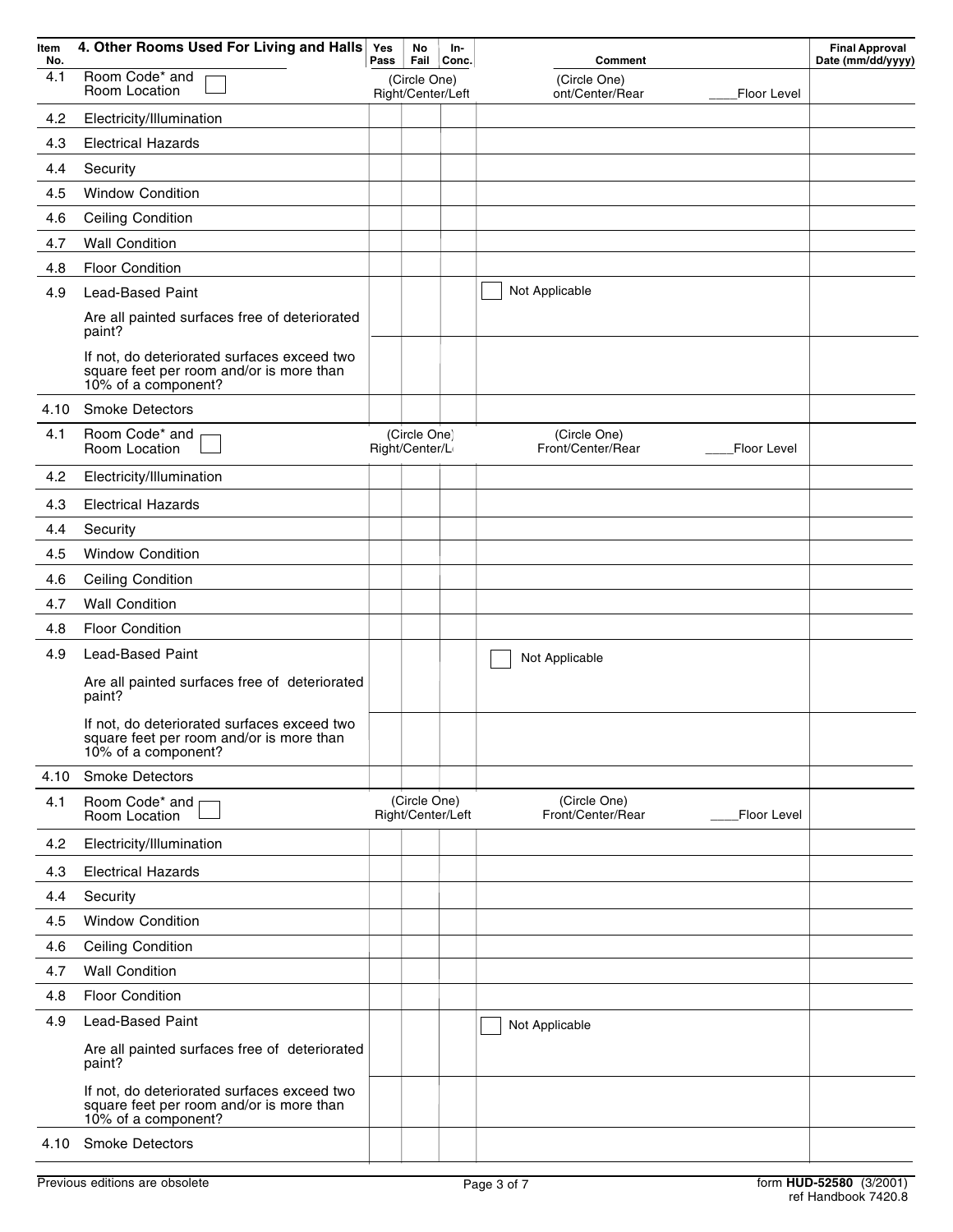| Item<br>No. | 4. Other Rooms Used For Living and Halls Yes                                                                   | Pass | No<br>Fail   | In-<br><b>Conc</b> | Comment                                          | <b>Final Approval</b><br>Date (mm/dd/yyyy) |
|-------------|----------------------------------------------------------------------------------------------------------------|------|--------------|--------------------|--------------------------------------------------|--------------------------------------------|
| 4.1         | Room Code* and<br>Room Location                                                                                |      | (Circle One) | Right/Center/Left  | (Circle One)<br>Front/Center/Rear<br>Floor Level |                                            |
| 4.2         | Electricity/Illumination                                                                                       |      |              |                    |                                                  |                                            |
| 4.3         | <b>Electrical Hazards</b>                                                                                      |      |              |                    |                                                  |                                            |
| 4.4         | Security                                                                                                       |      |              |                    |                                                  |                                            |
| 4.5         | <b>Window Condition</b>                                                                                        |      |              |                    |                                                  |                                            |
| 4.6         | <b>Ceiling Condition</b>                                                                                       |      |              |                    |                                                  |                                            |
| 4.7         | <b>Wall Condition</b>                                                                                          |      |              |                    |                                                  |                                            |
| 4.8         | <b>Floor Condition</b>                                                                                         |      |              |                    |                                                  |                                            |
| 4.9         | <b>Lead-Based Paint</b>                                                                                        |      |              |                    | Not Applicable                                   |                                            |
|             | Are all painted surfaces free of deteriorated<br>paint?                                                        |      |              |                    |                                                  |                                            |
|             | If not, do deteriorated surfaces exceed two<br>square feet per room and/or is more than<br>10% of a component? |      |              |                    |                                                  |                                            |
| 4.10        | <b>Smoke Detectors</b>                                                                                         |      |              |                    |                                                  |                                            |
| 4.1         | Room Code* and<br>Room Location                                                                                |      | (Circle One) | Right/Center/Left  | (Circle One)<br>Front/Center/Rear<br>Floor Level |                                            |
| 4.2         | Electricity/Illumination                                                                                       |      |              |                    |                                                  |                                            |
| 4.3         | <b>Electrical Hazards</b>                                                                                      |      |              |                    |                                                  |                                            |
| 4.4         | Security                                                                                                       |      |              |                    |                                                  |                                            |
| 4.5         | <b>Window Condition</b>                                                                                        |      |              |                    |                                                  |                                            |
| 4.6         | <b>Ceiling Condition</b>                                                                                       |      |              |                    |                                                  |                                            |
| 4.7         | <b>Wall Condition</b>                                                                                          |      |              |                    |                                                  |                                            |
| 4.8         | <b>Floor Condition</b>                                                                                         |      |              |                    |                                                  |                                            |
| 4.9         | <b>Lead-Based Paint</b><br>Are all painted surfaces free of deteriorated<br>paint?                             |      |              |                    | Not Applicable                                   |                                            |
|             | If not, do deteriorated surfaces exceed two<br>square feet per room and/or is more than<br>10% of a component? |      |              |                    |                                                  |                                            |
| 4.10        | <b>Smoke Detectors</b>                                                                                         |      |              |                    |                                                  |                                            |
|             | 5. All Secondary Rooms<br>(Rooms not used for living)                                                          |      |              |                    |                                                  |                                            |
|             | Go to Part 6<br>5.1 None                                                                                       |      |              |                    |                                                  |                                            |
|             | 5.2 Security                                                                                                   |      |              |                    |                                                  |                                            |
| 5.3         | <b>Electrical Hazards</b>                                                                                      |      |              |                    |                                                  |                                            |
| 5.4         | Other Potentially Hazardous Features<br>in these Rooms                                                         |      |              |                    |                                                  |                                            |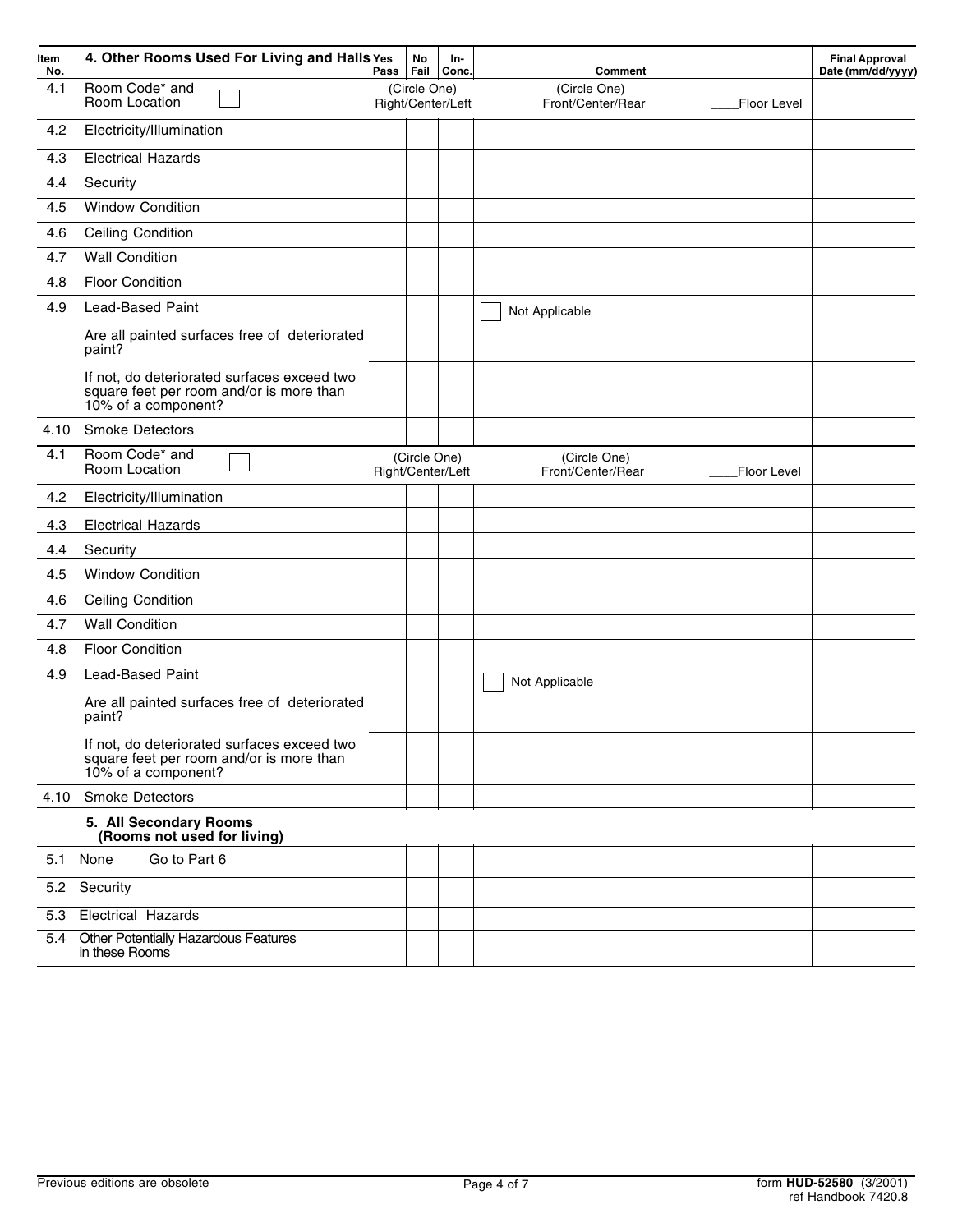| No.  | Item 6. Building Exterior                                                                 | Yes<br>Pass | No<br>Fail | In-<br>Conc. | Comment        | <b>Final Approval</b><br>Date (mm/dd/yyyy) |
|------|-------------------------------------------------------------------------------------------|-------------|------------|--------------|----------------|--------------------------------------------|
| 6.1  | <b>Condition of Foundation</b>                                                            |             |            |              |                |                                            |
| 6.2  | Condition of Stairs, Rails, and Porches                                                   |             |            |              |                |                                            |
| 6.3  | <b>Condition of Roof/Gutters</b>                                                          |             |            |              |                |                                            |
| 6.4  | <b>Condition of Exterior Surfaces</b>                                                     |             |            |              |                |                                            |
| 6.5  | <b>Condition of Chimney</b>                                                               |             |            |              |                |                                            |
| 6.6  | Lead Paint: Exterior Surfaces<br>Are all painted surfaces free of deteriorated<br>paint?  |             |            |              | Not Applicable |                                            |
|      | If not, do deteriorated surfaces exceed 20<br>square feet of total exterior surface area? |             |            |              |                |                                            |
| 6.7  | Manufactured Home: Tie Downs                                                              |             |            |              |                |                                            |
|      | 7. Heating and Plumbing                                                                   |             |            |              |                |                                            |
| 7.1  | Adequacy of Heating Equipment                                                             |             |            |              |                |                                            |
|      | 7.2 Safety of Heating Equipment                                                           |             |            |              |                |                                            |
|      | 7.3 Ventilation/Cooling                                                                   |             |            |              |                |                                            |
| 7.4  | <b>Water Heater</b>                                                                       |             |            |              |                |                                            |
| 7.5  | Approvable Water Supply                                                                   |             |            |              |                |                                            |
| 7.6  | Plumbing                                                                                  |             |            |              |                |                                            |
| 7.7  | Sewer Connection                                                                          |             |            |              |                |                                            |
|      | 8. General Health and Safety                                                              |             |            |              |                |                                            |
| 8.1  | Access to Unit                                                                            |             |            |              |                |                                            |
| 8.2  | <b>Fire Exits</b>                                                                         |             |            |              |                |                                            |
| 8.3  | Evidence of Infestation                                                                   |             |            |              |                |                                            |
| 8.4  | Garbage and Debris                                                                        |             |            |              |                |                                            |
| 8.5  | Refuse Disposal                                                                           |             |            |              |                |                                            |
| 8.6  | Interior Stairs and Commom Halls                                                          |             |            |              |                |                                            |
| 8.7  | <b>Other Interior Hazards</b>                                                             |             |            |              |                |                                            |
| 8.8  | Elevators                                                                                 |             |            |              |                |                                            |
| 8.9  | <b>Interior Air Quality</b>                                                               |             |            |              |                |                                            |
| 8.10 | Site and Neighborhood Conditions                                                          |             |            |              |                |                                            |
| 8.11 | Lead-Based Paint: Owner's Certification                                                   |             |            |              | Not Applicable |                                            |

If the owner is required to correct any lead-based paint hazards at the property including deteriorated paint or other hazards identified by a visual assessor, a certified lead-based paint risk assessor, or certified lead-based paint inspector, the PHA must obtain certification that the work has been done in accordance with all applicable requirements of 24 CFR Part 35. The Lead-Based Paint Owner Certification must be received by the PHA before the execution of the HAP contract or within the time period stated by the PHA in the owner HQS violation notice. Receipt of the completed and signed Lead-Based Paint Owner Certification signifies that all HQS lead-based paint requirements have been met and no re-inspection by the HQS inspector is required.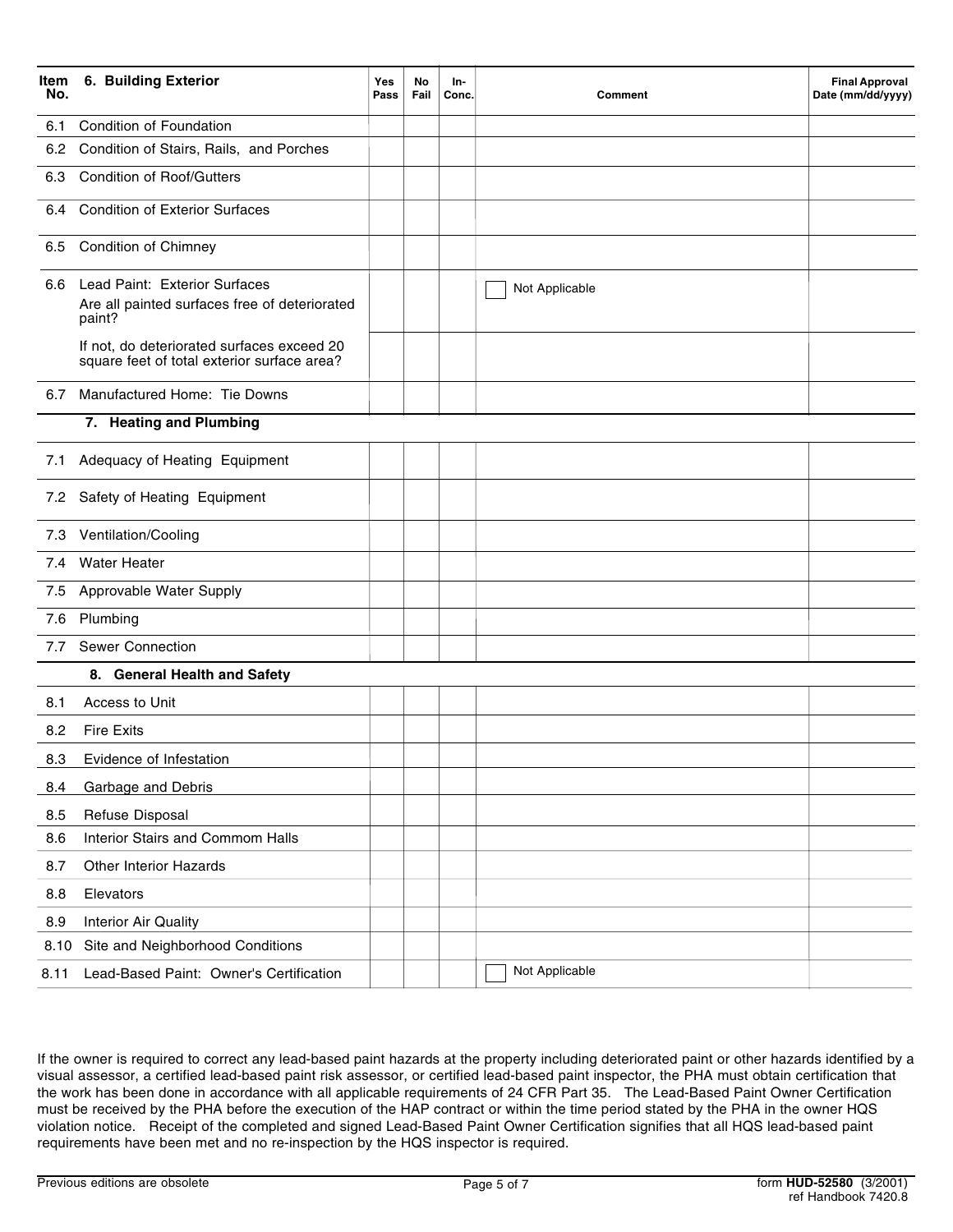## **C. Special Amenities** (Optional)

This Section is for optional use of the HA. It is designed to collect additional information about other positive features of the unit that may be present. Although the features listed below are not included in the Housing Quality Standards, the tenant and HA may wish to take them into consideration in decisions about renting the unit and the reasonableness of the rent. Check/list any positive features found in relation to the unit.

| 1. Living Room                                                                                                                                                                                                                                                                                                                                                                                              | 4. Bath                                                                                                                                                                                                                                                                                                                                                              |  |  |  |  |  |
|-------------------------------------------------------------------------------------------------------------------------------------------------------------------------------------------------------------------------------------------------------------------------------------------------------------------------------------------------------------------------------------------------------------|----------------------------------------------------------------------------------------------------------------------------------------------------------------------------------------------------------------------------------------------------------------------------------------------------------------------------------------------------------------------|--|--|--|--|--|
| High quality floors or wall coverings<br>Working fireplace or stove<br>Balcony, patio, deck, porch<br>Special windows or doors<br>Exceptional size relative to needs of family<br>Other: (Specify)                                                                                                                                                                                                          | Special feature shower head<br>Built-in heat lamp<br>Large mirrors<br>Glass door on shower/tub<br>Separate dressing room<br>Double sink or special lavatory<br>Exceptional size relative to needs of family<br>Other: (Specify)                                                                                                                                      |  |  |  |  |  |
| 2. Kitchen                                                                                                                                                                                                                                                                                                                                                                                                  |                                                                                                                                                                                                                                                                                                                                                                      |  |  |  |  |  |
| Dishwasher<br>Separate freezer<br>Garbage disposal<br>Eating counter/breakfast nook<br>Pantry or abundant shelving or cabinets<br>Double oven/self cleaning oven, microwave<br>Double sink<br>High quality cabinets<br>Abundant counter-top space<br>Modern appliance(s)<br>Exceptional size relative to needs of family<br>Other: (Specify)                                                                | 5. Overall Characteristics<br>Storm windows and doors<br>Other forms of weatherization (e.g., insulation, weather stripping)<br>Screen doors or windows<br>Good upkeep of grounds (i.e., site cleanliness, landscaping,<br>condition of lawn)<br>Garage or parking facilities<br>Driveway<br>Large yard<br>Good maintenance of building exterior<br>Other: (Specify) |  |  |  |  |  |
| 3. Other Rooms Used for Living<br>High quality floors or wall coverings<br>Working fireplace or stove<br>Balcony, patio, deck, porch<br>Special windows or doors<br>Exceptional size relative to needs of family<br>Other: (Specify)                                                                                                                                                                        | 6. Disabled Accessibility<br>Unit is accessible to a particular disability.<br>Yes<br>No.                                                                                                                                                                                                                                                                            |  |  |  |  |  |
| D. Questions to ask the Tenant (Optional)<br>Does the owner make repairs when asked? Yes $\Box$<br>1.<br>No.<br>2.<br>How many people live there? ___________<br>How much money do you pay to the owner/agent for rent? \$<br>3.<br>Do you pay for anything else? (specify) _<br><u> 1980 - Jan Barnett, mars eta bat erroman erroman ez erroman ez erroman ez erroman ez erroman ez erroman ez e</u><br>4. |                                                                                                                                                                                                                                                                                                                                                                      |  |  |  |  |  |
| Who owns the range and refrigerator? (insert $O =$ Owner or $T =$ Tenant) Range ______<br>5.<br>6.                                                                                                                                                                                                                                                                                                          | Refrigerator _____<br>Microwave _____                                                                                                                                                                                                                                                                                                                                |  |  |  |  |  |
| Is there anything else you want to tell us? (specify) Yes<br>No l                                                                                                                                                                                                                                                                                                                                           |                                                                                                                                                                                                                                                                                                                                                                      |  |  |  |  |  |